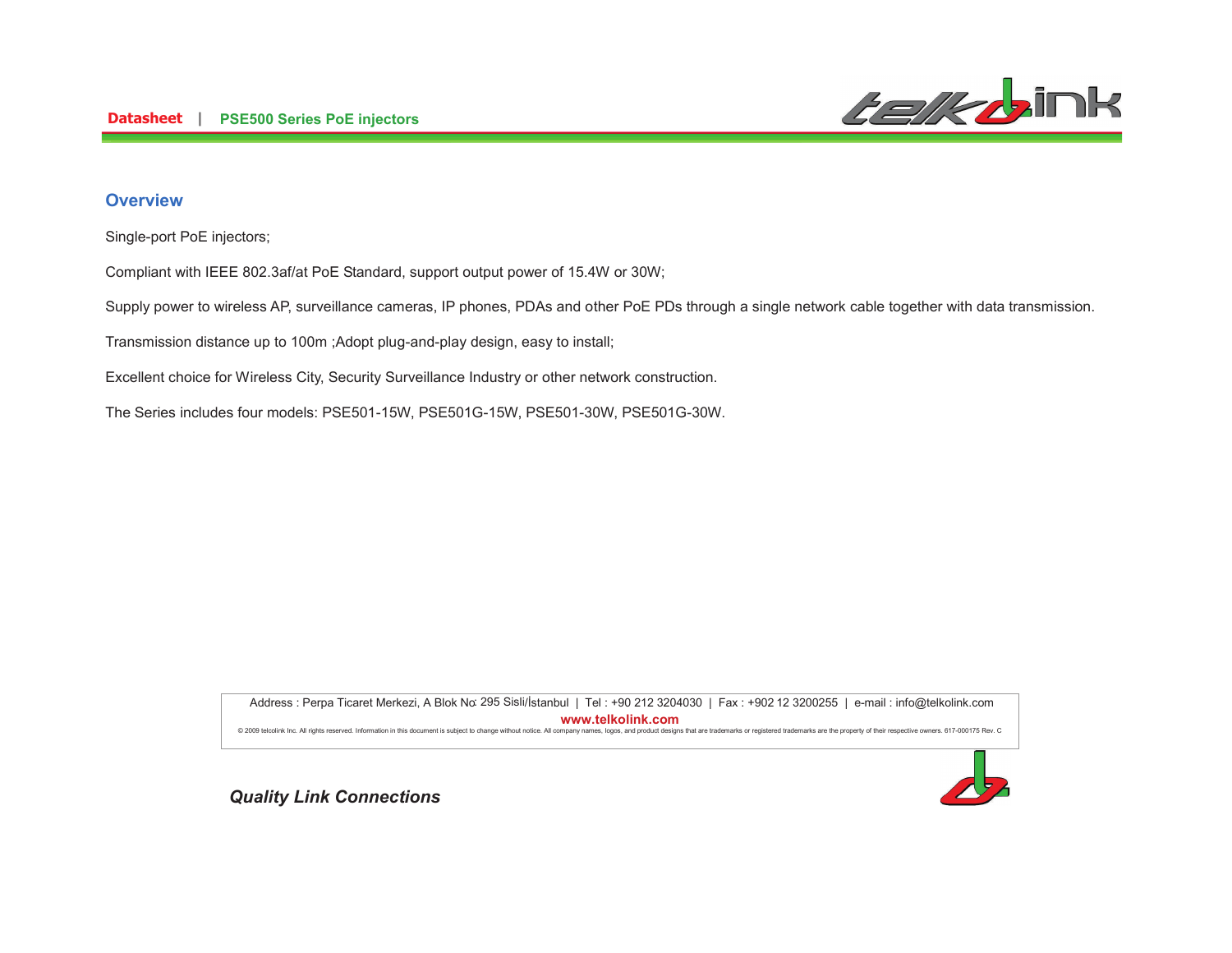

### **Hardware Features**

|  | <b>PSE501-15W</b>                    |  | <b>PSE501G-15W</b>                    |
|--|--------------------------------------|--|---------------------------------------|
|  | 2*10/100 Base-T Ports (including one |  | 2*10/100/1000 Base-T Ports (including |
|  | PoE port $)$ ;                       |  | one PoE port);                        |
|  | IEEE 802.3af-compliant;              |  | IEEE 802.3af-compliant;               |
|  | Max Output Power: 15.4W;             |  | Max Output Power: 15.4W;              |
|  | <b>PSE501-30W</b>                    |  | <b>PSE501G-30W</b>                    |
|  | 2*10/100 Base-T Ports(including one  |  | 2*10/100/1000 Base-T Ports(including  |
|  | PoE port $)$ ;                       |  | one PoE port);                        |
|  | IEEE802.3af/at-compliant             |  | IEEE 802.3af/at-compliant;            |
|  | Max Output Power:30W;                |  | Max Output Power:30W;                 |

6()'7\*8
- :; <'6 =--.-4.<&>6 =- -.--55<?6@
A
" : 295 Sisli**%%%&-&'** 



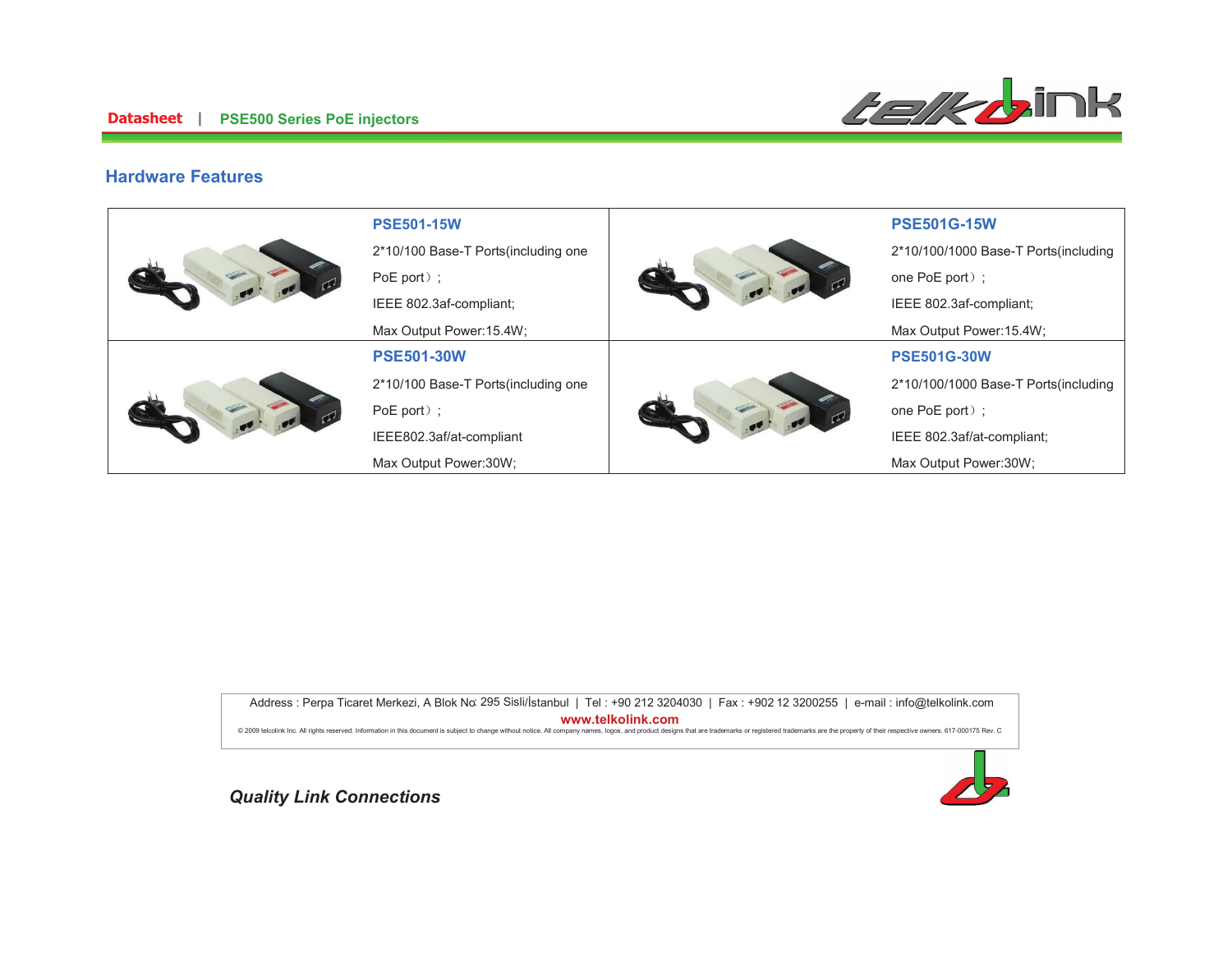#### **Datasheet PSE500 Series PoE injectors**



### **Characteristics**

- Compatible with IEEE802.3at(30W) or IEEE802.3af(15.4W), can supply power to PDs under the two standards;  $\mathcal{L}_{\mathcal{A}}$
- Transmitting electrical power together with data through a single network cable, free of power lines; I.
- Automatically detects and supplies power to IEEE802.3at or IEEE 802.3af compliant powered devices(PDs);  $\mathbb{R}^3$
- Advanced SAFC function, only supply power to IEEE 802.3af/at compliant PDs, no worry about damaging other private standard PoE devices or devices П without PoE function;
- Up to 100m network cable transmitting distance, support flexible network expansion without power line deployment concerns. Users can freely fix their T. wireless APs, IP cameras or other end devices on the wall or ceiling;
- $\mathcal{C}$ Special design for free series connection among multiple PoE injectors, which is more convenient for storage.
- High security performance defending against power surge; T.

Address : Perpa Ticaret Merkezi, A Blok No: 295 Sisli/İstanbul | Tel : +90 212 3204030 | Fax : +902 12 3200255 | e-mail : info@telkolink.com www.telkolink.com @ 2009 telcolink Inc. All rights reserved. Information in this document is subject to change without notice. All company names, logos, and product designs that are trademarks or registered trademarks are the property of th

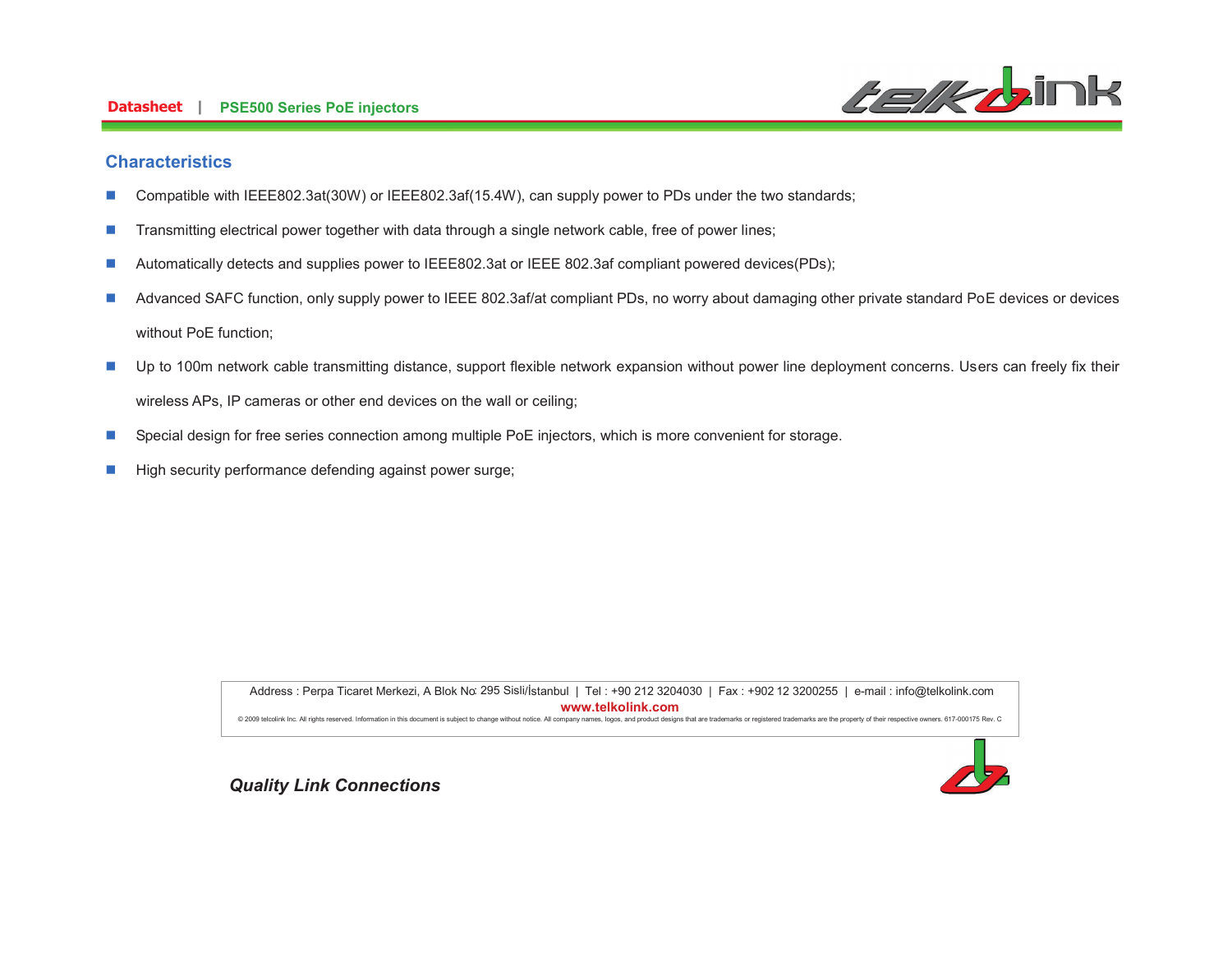### **-- PSE500 Series PoE injectors**



### **Product Specifications**

| Item                         | <b>PSE501-15W</b>                                                                                   | <b>PSE501G-15W</b>         | <b>PSE501-30W</b>                   | <b>PSE501G-30W</b>         |  |  |
|------------------------------|-----------------------------------------------------------------------------------------------------|----------------------------|-------------------------------------|----------------------------|--|--|
| <b>Fixed Ports</b>           | 2*10/100 Base-T ports                                                                               | 2*10/100/1000 Base-T ports | 2*10/100 Base-T ports               | 2*10/100/1000 Base-T ports |  |  |
|                              | including one PoE port)                                                                             | (including one PoE port)   | including one PoE port)             | (including one PoE port)   |  |  |
| <b>PoE Standards</b>         | IEEE802.3af                                                                                         | IEEE802.3af                | IEEE802.3af/at                      | IEEE802.3af/at             |  |  |
| <b>Max Output Power</b>      | 15.4W                                                                                               | 15.4W                      | 30W                                 | 30W                        |  |  |
| PoE Pin-out                  | For customization: $4/5(+)$ , $7/8(-)$<br>$1/2(+), 3/6(-);$                                         |                            |                                     |                            |  |  |
| <b>Operation Temperature</b> | $-20\nthicksim50^{\circ}$ C                                                                         |                            |                                     |                            |  |  |
| <b>Storage Temperature</b>   | $-40 \sim 70^{\circ}$ C                                                                             |                            |                                     |                            |  |  |
| <b>Operation Humidity</b>    | $10\% \sim 90\%$ (non-condensing)                                                                   |                            |                                     |                            |  |  |
| <b>Storage Humidity</b>      | $5\% \sim 95\%$ (non-condensing)                                                                    |                            |                                     |                            |  |  |
| <b>Dimensions</b>            | 145 (L) *65 (W) *44 (H) mm                                                                          |                            |                                     |                            |  |  |
| <b>Input Power Supply</b>    | AC: $90 \sim 264V/50 \sim 60Hz/15W$                                                                 |                            | AC: $90 \sim 264V/50 \sim 60Hz/30W$ |                            |  |  |
| Weight                       | 200 <sub>g</sub>                                                                                    |                            |                                     |                            |  |  |
| <b>LED</b> Indicator         | Power/PoE Status                                                                                    |                            |                                     |                            |  |  |
|                              | 1010/100Base-TX: UTP category 3/4/5 cables(Maximum 100m)                                            |                            |                                     |                            |  |  |
| <b>Physic Medium</b>         | 1000Base-T: UTP Category 5 cable( Maximum 100m)                                                     |                            |                                     |                            |  |  |
| <b>Network Cable</b>         |                                                                                                     |                            |                                     |                            |  |  |
| <b>Deployment</b>            | Support Auto-MDIX function, can automatically identify straight forward cable and cross-over cable  |                            |                                     |                            |  |  |
| <b>Negotiation Pattern</b>   | Support port auto-negotiation function (automatically negotiate transmission rate and Duplex modes) |                            |                                     |                            |  |  |

6()'7\*8
- :; <'6 =--.-4.<&>6 =- -.--55<?6@
A
" : 295 Sisli**%%%&-&'** 

@ 2009 telcolink Inc. All rights reserved. Information in this document is subject to change without notice. All company names, logos, and product designs that are trademarks or registered trademarks are the property of th